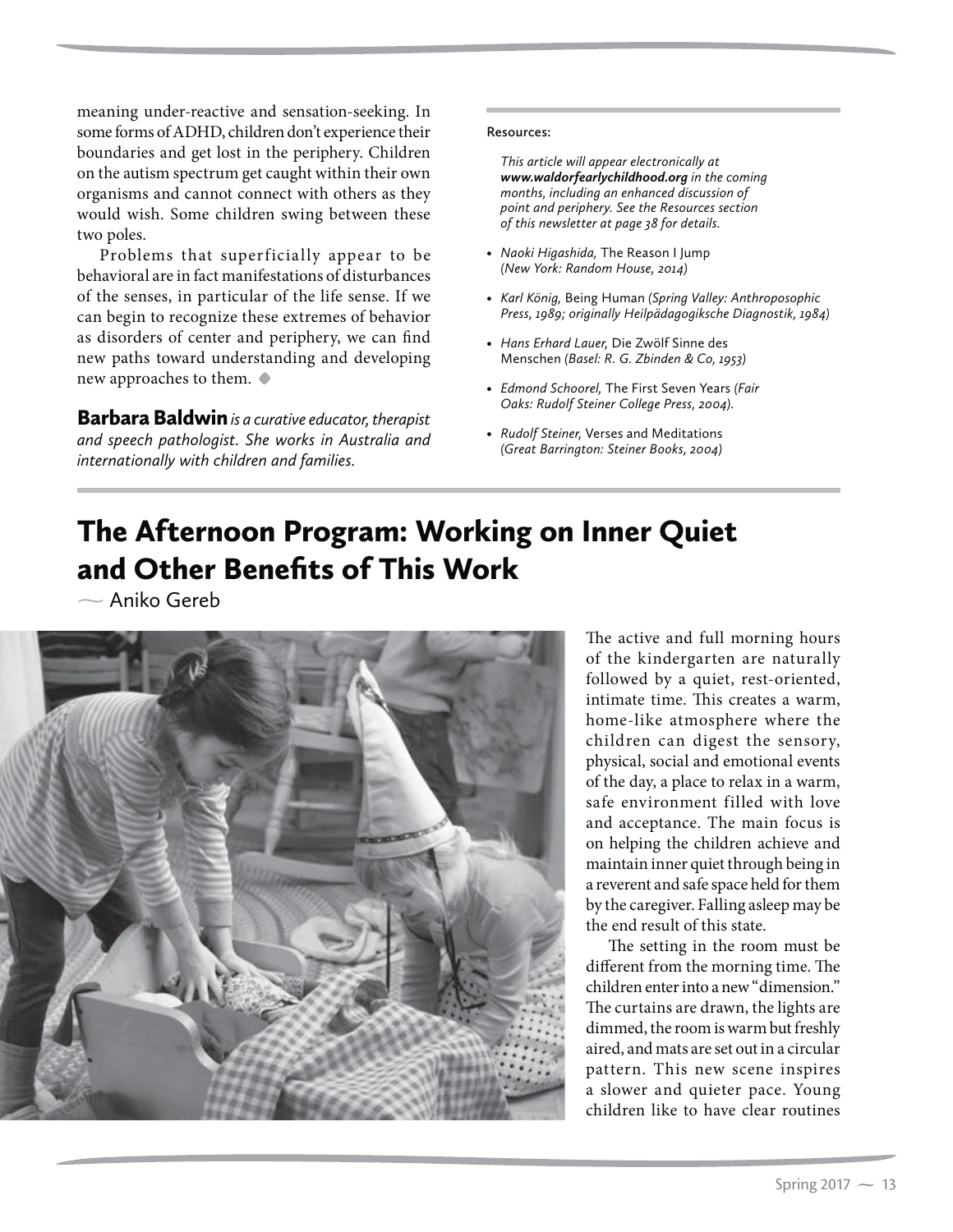and rituals around rest time so they can relax into the experience. The time before nap-time is important. There are no surprises, choices, or changes, and no competitions.

Ideally, the children have a long outside playtime before lunch and rest. It is important for them to play as freely as possible in the natural world. Susan R. Johnson, in "Sleep Article II," reports Dr. Michaela Glöckler's explanation that "[h]ow we live our waking life determines the quality and depth of our sleep. It also determines our ability to be nurtured by the cosmos during our sleep . . . Just as we need to fully exhale in order to fully inhale . . . we also need to be fully conscious (awake) to the events of our day in order to have a deeper and more restful sleep." The children are fully awake after the rich experience of



a wonderful and busy kindergarten morning with a lot of time in nature. Our deeply ingrained transition song brings the children into the transformed classroom. Outdoor clothes and shoes are removed and placed just so to create a routine that educates the will and keeps the room in order.

A quiet and friendly lunchtime follows. Finger games and songs with music from the kinderharp support this mood. When lunch is finished, the children are dismissed one by one to their beds.

As mentioned above, the beds are set in a circle. It is important that the children rest in the same, special place each time. They lie with their heads towards the center and feet at the periphery. A beautiful image is created: the children of the Sun, each of them being a sunbeam, shining from the center to the periphery. The caregiver tucks them in and recites a little verse: "The moon is round, the moon is round, it has two eyes, one nose, but no sound." This can also be personalized for each child using the color of their eyes. This is very soothing for most children. But if a child does not like it, perhaps instead a gentle pat on the shoulder or a foot rub will be welcomed. Quiet singing of a lullaby can proceed, or a story that was not told earlier. Then the gentle playing of the harp can take over. This can be a simple tone in the mood

of the fifth, preferably the small lemniscate.

All this time the caregiver is on the rug at the children's level. If the caregiver can really feel restful at this time, this significantly helps children go to sleep. A caregiver who is restless or preoccupied with other thoughts will impede the children's ability to feel relaxed. Now is a good moment for the caregiver to take the time and rest her thoughts on each child with interest and warmth. Picture some great moment captured from that child that very morning, or maybe openly picture the behavior problem they may have presented and let the partnership be formed with the child's angel. These can be the most profound and intimate problem-solving moments, but the caregiver has to be fully present for that to happen.

Lisa Gromicko, in "Toward Human Development: The Physiological Basis for Sleep," quotes both Rudolf Steiner and Waldorf teacher Audrey McAllen in stressing the importance of sleep to healthy development.

*"Before age nine, the most important thing is for children to learn how to properly sleep" (Steiner). Audrey McAllen describes sleeping as a "breathing rhythm between the soul-spirit and the earthly body." She adds that learning to sleep and learning to eat, "to take in substance and transform it, an action of the*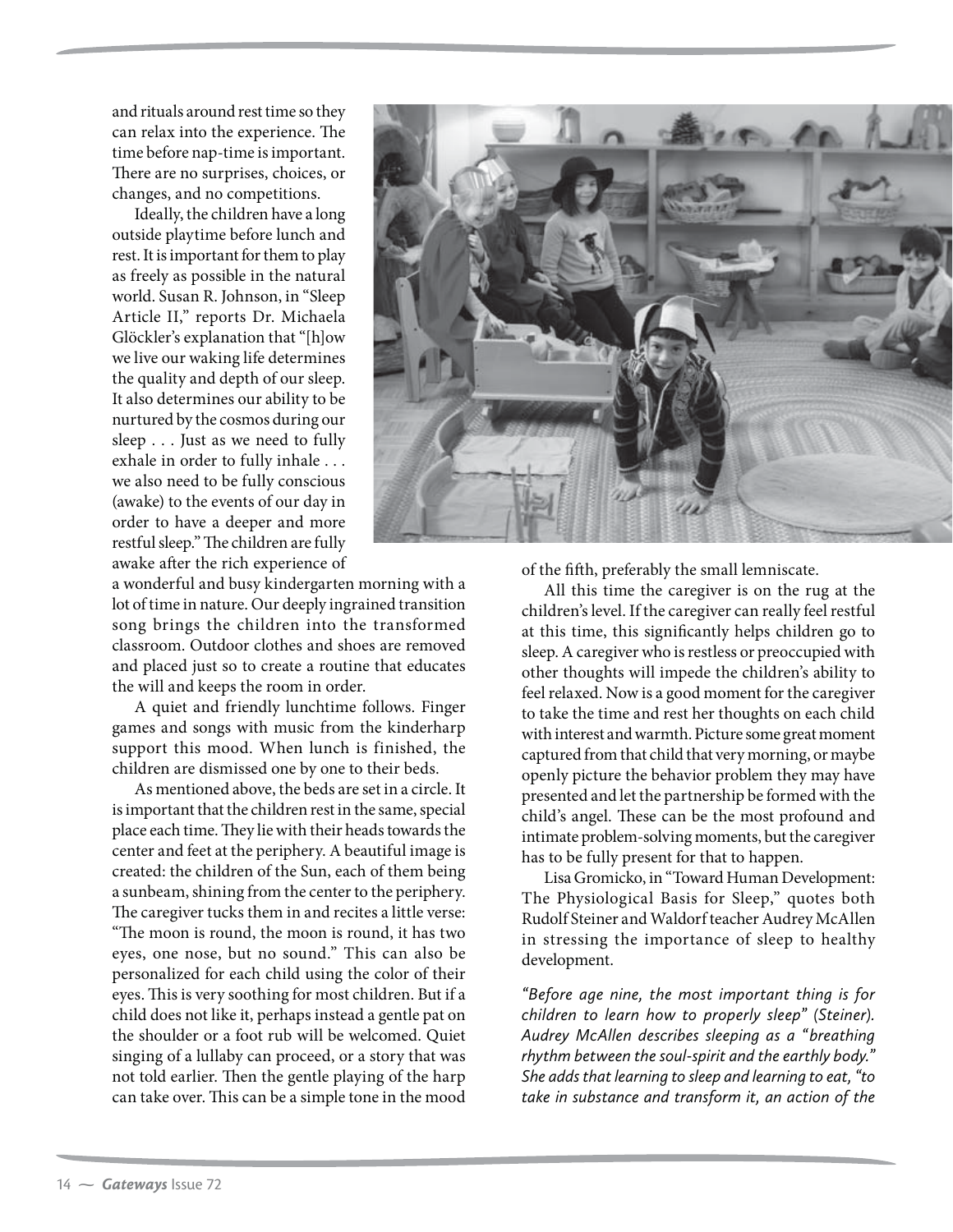

*ego" are the two most "important educational factors" in the life of the young child. As we have seen, the transformation of substance, whether it is through the digestion of food or sensory impressions occurs on the physiologic level by way of the liver metabolism during sleep. How do we teach children to sleep properly? The breathing image given by Audrey McAllen is the key. Learning to sleep is learning to breathe. Without rest, the human being is continually breathing in. We are really speaking about a rhythmic function. Rhythm is living, breathing, life giving, never exactly the same, but regular. The young child's rhythmic (cardiovascular) system is not yet developed, but the health and building up of the entire physiology depends upon rhythm. Rhythm must be imprinted in the early years from without* 

(from *The Developing Child: The First Seven Years*, edited by Susan Howard).

The child learns how to sleep by living around adults who appreciate the importance of sleep. For some children, we need to invest significantly more effort to help them learn these rhythms and to balance and overcome restlessness. Citing Norbert Glas, Gromicko also notes that "Although some may not sleep, all children including non-sleepers benefit from an enforced rest-time. Being able to pause (to be still and quiet) is a skill that eludes even many adults. Children need desperately to learn this… the quality of sense impressions that are ingested during the day also have a tremendous influence on the child's ability to sleep or rest" (ibid.). We have plenty of reasons not to give up on any children by labeling them as nonsleepers or letting them do something other than rest. As always, a fair amount of firm, inner conviction is required of the caregiver to secure for the child what he needs. The conditions in a Waldorf School may not always be ideal to run a quiet time in the afternoon. The "school being" is still very

lively around 1:00 to 1:30. It is very important for the caregiver who is holding the group to be comfortable with this. It totally depends on her reactions to any outside noises (recess, colleagues' or parents' voices, other class activities such as eurythmy, strings, singing, or movement) for the group to stay calm and peaceful and not react. As we always say, "You are the one who makes the weather." The children will completely follow every single inner reaction or mood of the teacher. Therefore, we are able to create whatever we wish for the group. Usually, it is not necessary to fix our surroundings in order to have ideal conditions; it needs to come from our inner self. It is always helpful to eliminate any extreme disturbances but never try to mute "the crickets in the meadow." The children will get used to the existing conditions.

The psychologist Daria M. Brezinski has said: "An essential key to creative intelligence is to be allowed to go to quiet places or quiet time and just BE or allow the mind to drift off, staring into space. When a child appears to have a blank stare or the gaze seems empty, the blank or 'far off' look is the brain synapses getting in touch with creative intelligence, making important connections. It is connecting synapses and discordant thoughts into a whole, putting the puzzle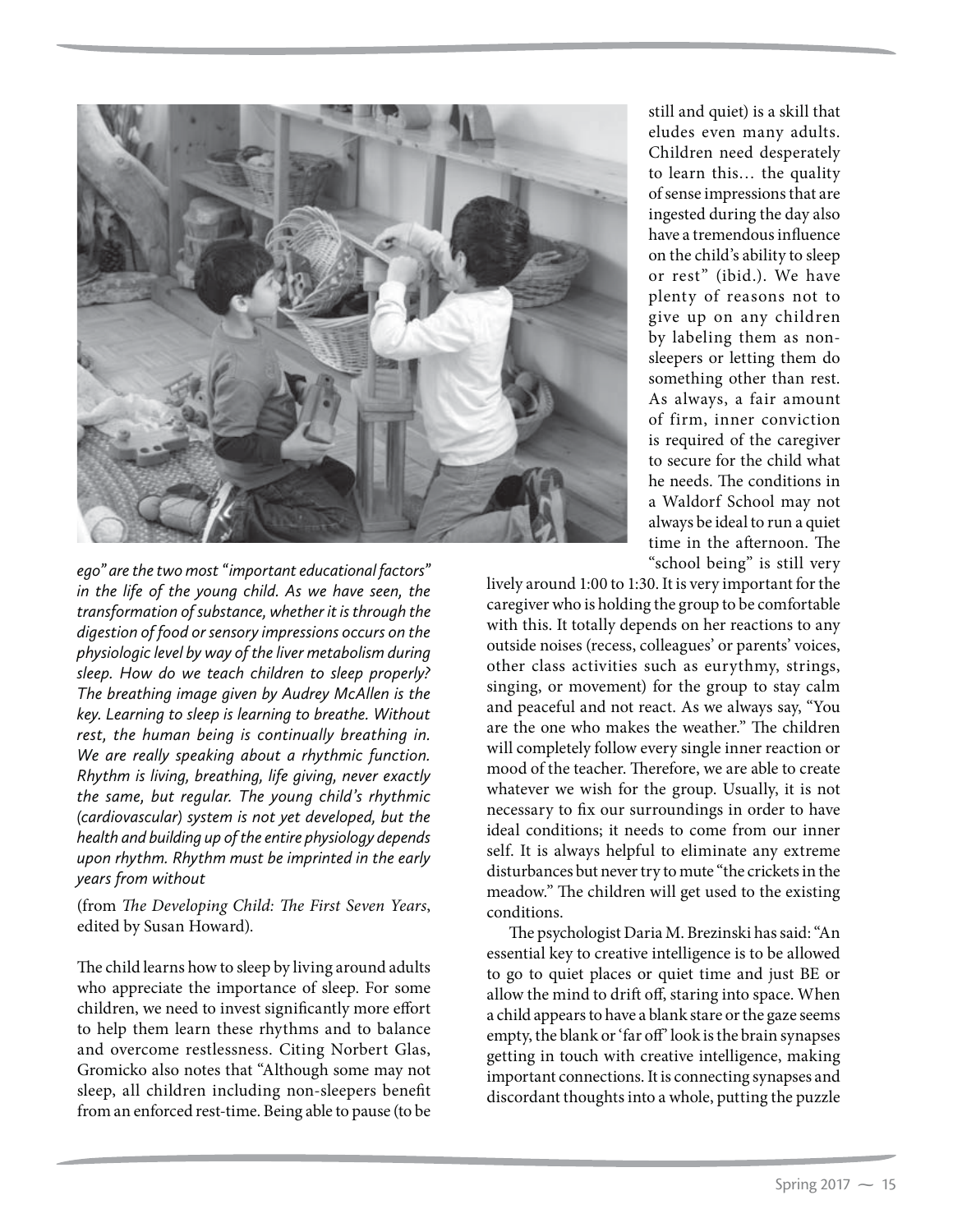





pieces together . . . Allow time for a child's quiet space . . . . When a child is calm, they become more sensitive to the finer qualities of life."

Our role is to teach children to breathe, to be quiet and peaceful, to learn to feel good and secure in their physical body, to feel that the world is a good and safe place, where they can relax and open themselves to everything that may come, letting their soul and spirit breathe and connect. If we are able to put this into practice, then we really have accomplished our job in respect to the incarnating child.

Sleep will follow from this quiet place as a response of the healthy physical body, in a perfectly predictable rhythm and routine. As Rudolf Steiner said in *A Modern Art of Education*, "In our modern civilization, where all eyes concentrate on outer, material things, no attention is given to the state of sleep, although man devotes to it one third of his daily life. Never should it be thought that man is inactive while he sleeps. He is inactive only in so far as the outer external world is concerned but as regards to the health of his body, and more especially in the health of his soul and spirit, sleep is all important. True education can provide for a right life of sleep, for whatever activities belong to a man's waking hours are carried over into the condition of sleep."

As we all know, the early growth years are crucial, and the only time physical growth occurs is during sleep time. Sleep is the only time that the body restores and renews its forces from the demands of the day. During the busy mornings in the kindergarten we are working continually on the development of the four lower senses. What the children receive through the senses during sleep will be literally digested through the metabolism and will become the child's physical body, forming the organs, brain-nerve-sense pathways, endocrine system, circulatory-rhythmic system, digestion and the entire physical construction. This occurs under the direction of the ego through the etheric (life) forces. The etheric forces give life, form, energy, and health to the body, working strongly with the immune system and contributing to all growth and repair processes. The primary organ of the etheric body is the liver, the organ of the will. The liver's vitalizing, restorative, growth-related processes occur in deep sleep. It is only during sleep that the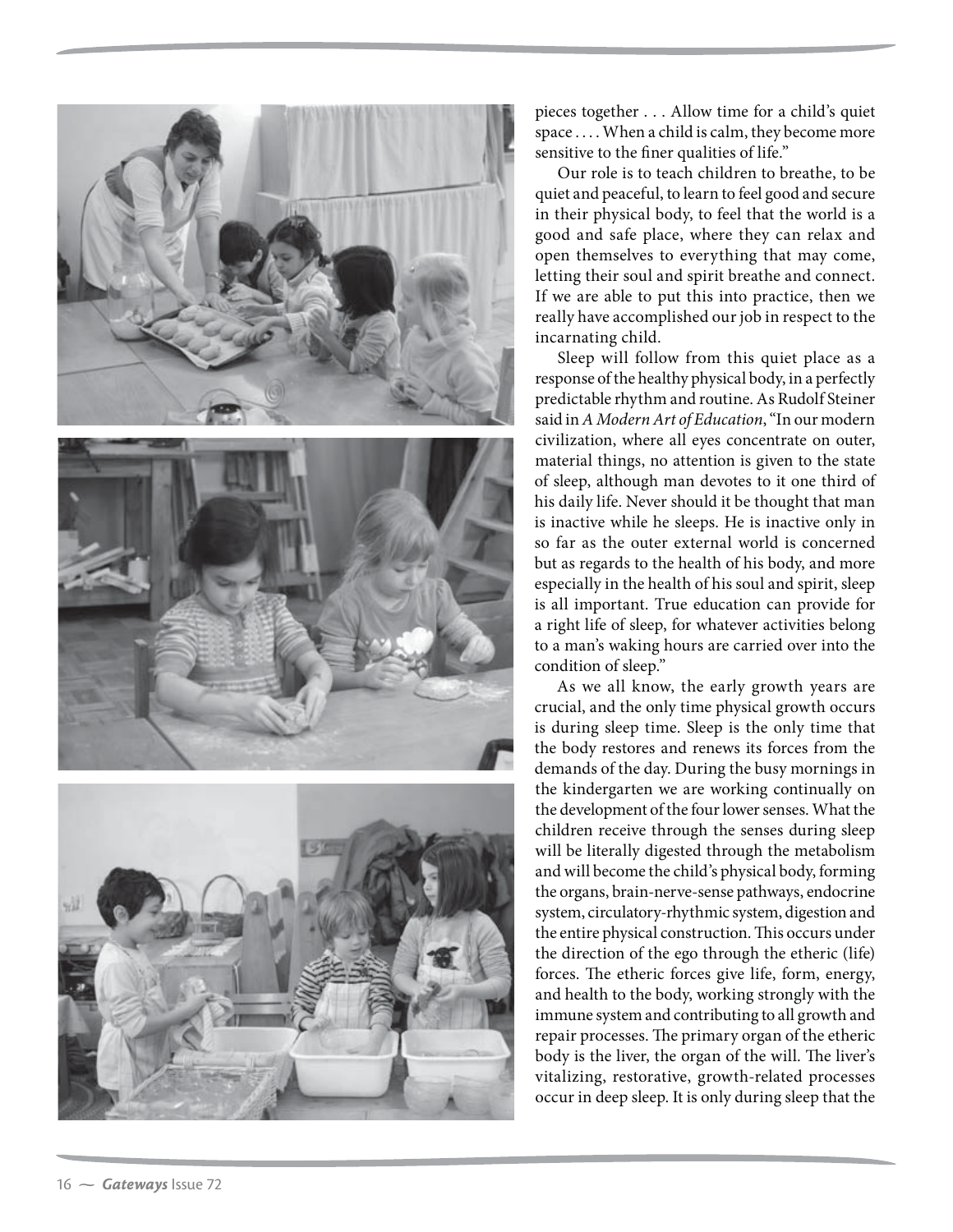nervous system can rest, repair, and rebuild itself. During waking hours there is no possibility for cell growth. According to Rudolf Steiner, "although the overall time spent in sleep is shorter, the evolution of the sleep life is more significant in many respects than that of waking life" (*Understanding Young Children*).

According to Dr. Michaela Glöckler, "in school, children tend to be alert in the morning, but then are all tired out between 1:00 and 2:30 pm when they experience a sharp decline in their physiologic activity. In the later afternoon there is a second peak when they are happy and like to be active, and then a second decline before the later evening when they want to sleep" (The Developing Child at 60-61).

Lisa Gromicko's research further finds: *Naps are extremely beneficial. 'Long naps occurring at the right times make the child feel rested. . . A missed nap is sleep lost forever' (citing Marc Weissbluth). Children do not make up their naps at night… Children who do not nap have elevated stress hormones that also cause increased alertness and irritability. The nap should last for at least thirty minutes (an hour is better) and is best spent in a stationary place (not in a car, rocking chair, etc.). Afternoon naps need to end by 2:30 or 3:00 p.m. at the latest… for children, the more regular sleep that they get, the easier it is to fall asleep. 'Children who are not overtired sleep much better and more quietly at night' (citing Norbert Glas)… Children ages three to six still need a nap of one to three hours*  (*The Developing Child* at 61-62).

Dr. Rebecca Spencer, associate professor of psychology and neuroscience at the University of Massachusetts, Amherst, recently published a study of the importance of afternoon naps in preschoolers, which was reported by Alice Park in *Time Magazine*  online. Dr. Spencer observed: "a lot is happening in the brain of a slumbering preschooler, including processing and storing memories that are the foundation for learning." Dr. Spencer also strongly encourages nap opportunities in kindergarten, since her study demonstrates how naps boost cognitive performances in preschoolers. Nap is when neural connections are strengthened, thus cementing abilities acquired during the day. Sleep is imperative for a healthy life, because in the dream state problems are worked out and information is filed away for future reference.

Also important is the rhythm and routine that



follows the nap. The sleep-wake rhythm supports human growth and consciousness. Rhythm is the balance between life processes of rest and movement. The primary organ of the rhythmic system is the heart. Friedrich Husemann and Otto Wolff observed, "In the human heart the earthly and the cosmic are intimately united . . . . The human ego experience can develop in freedom experienced within." As Steiner was known to have advised, "rhythm truly is the carrier of life," and the reinstatement of rhythm after rest time is critical in the afternoon program and must be done in a natural, gentle and predictable manner. In order to achieve this, the caregiver has to create a transitioning scene and mood by slowly engaging in quiet tidying and domestic activities such as arranging toys, crayons, and dishes, dusting, and the like. At 2:30 pm the caregiver opens the curtains or shutters and gently sings the familiar wake-up song while doing exactly the same activity every day, such as sweeping gently, wiping the tables, or